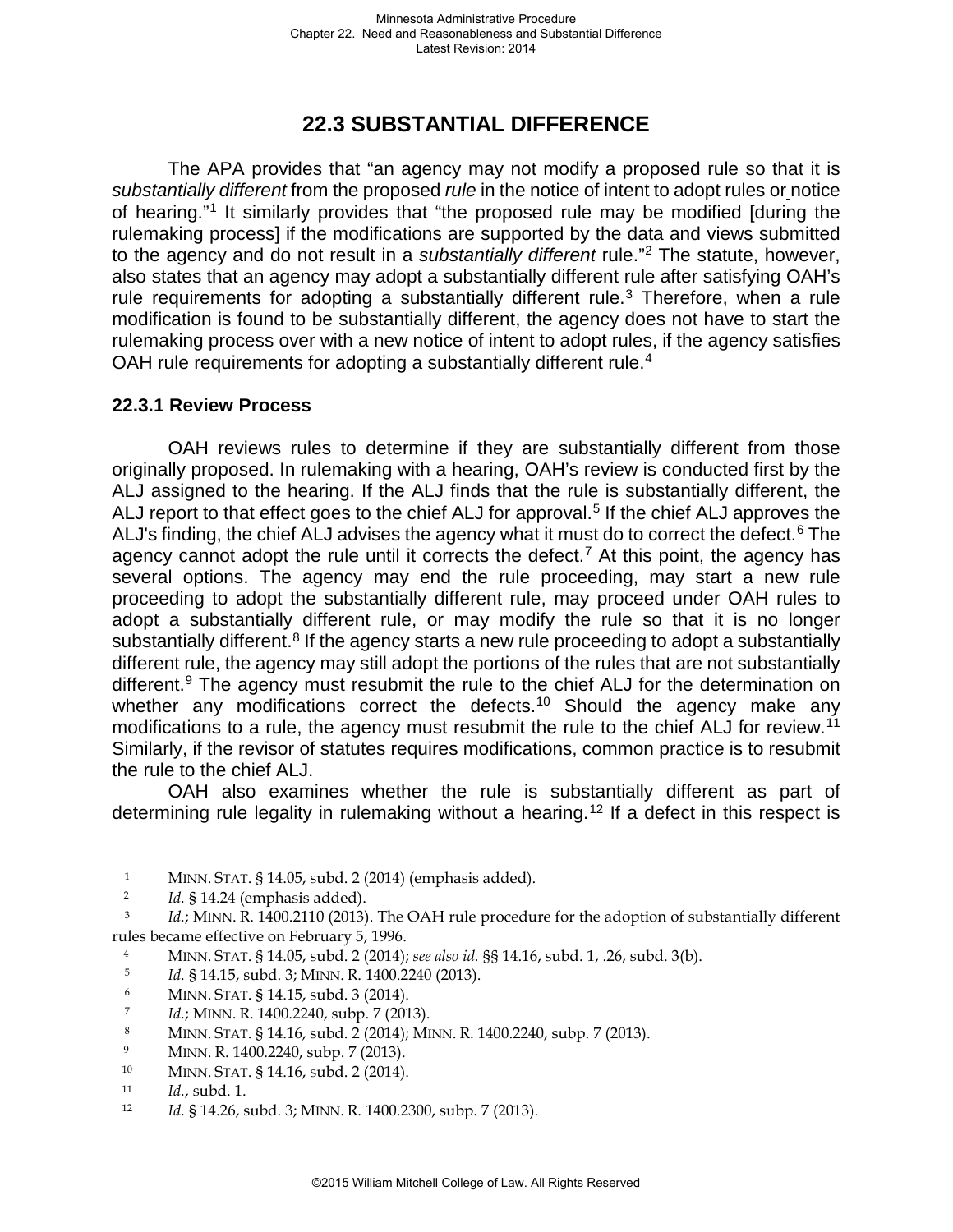found, the ALJ states reasons for the finding in writing and makes recommendations for correcting it, similar to the rule adopted with a hearing.<sup>[13](#page-1-0)</sup>

## **22.3.2 Criteria for Review**

The APA spells out the standard of review for what constitutes a substantially different rule as follows:

(b) A modification does not make a proposed rule substantially different if:

(1) the differences are within the scope of the matter announced in the notice of intent to adopt or notice of hearing and are in character with the issues raised in that notice;

(2) the differences are a logical outgrowth of the contents of the notice of intent to adopt or notice of hearing and the comments submitted in response to the notice; and

(3) the notice of intent to adopt or notice of hearing provided fair warning that the outcome of that rulemaking proceeding could be the rule in question.

(c) In determining whether the notice of intent to adopt or notice of hearing provided fair warning that the outcome of that rulemaking proceeding could be the rule in question the following factors must be considered:

(1) the extent to which persons who will be affected by the rule should have understood that the rulemaking proceeding on which it is based could affect their interests;

(2) the extent to which the subject matter of the rule or issues determined by the rule are different from the subject matter or issues contained in the notice of intent to adopt or notice of hearing; and

(3) the extent to which the effects of the rule differ from the effects of the proposed rule contained in the notice of intent to adopt or notice of hearing.<sup>[14](#page-1-1)</sup>

The legislature incorporated these statutory criteria into the APA in 1995 to override conflicting rules on the subject. The criteria require an agency to satisfy a threepart test to adopt a modification. The differences must be within the scope of the rule's original subject matter and in character with the original issues stated in the notice. The differences must also be a logical outgrowth of the original notice and the comments submitted. This approach is similar to what emerged from federal rulemaking case law. Whether there has been substantial change under the federal approach depends on whether the rule as modified is so different that a person who had examined the notice of intent to adopt the rule could not be expected to anticipate that such a subject would be addressed by the rules. The standard also borrows from the "logical outgrowth" test that has evolved in federal case law, particularly that in the District of Columbia circuit.

<span id="page-1-0"></span><sup>13</sup> MINN. STAT. § 14.26, subd. 3(a) (2014); MINN. R. 1400.2300, subp. 6 (2013).<br>14 MINN. STAT. § 14.05, subd. 2(b), (c) (2014).

<span id="page-1-1"></span>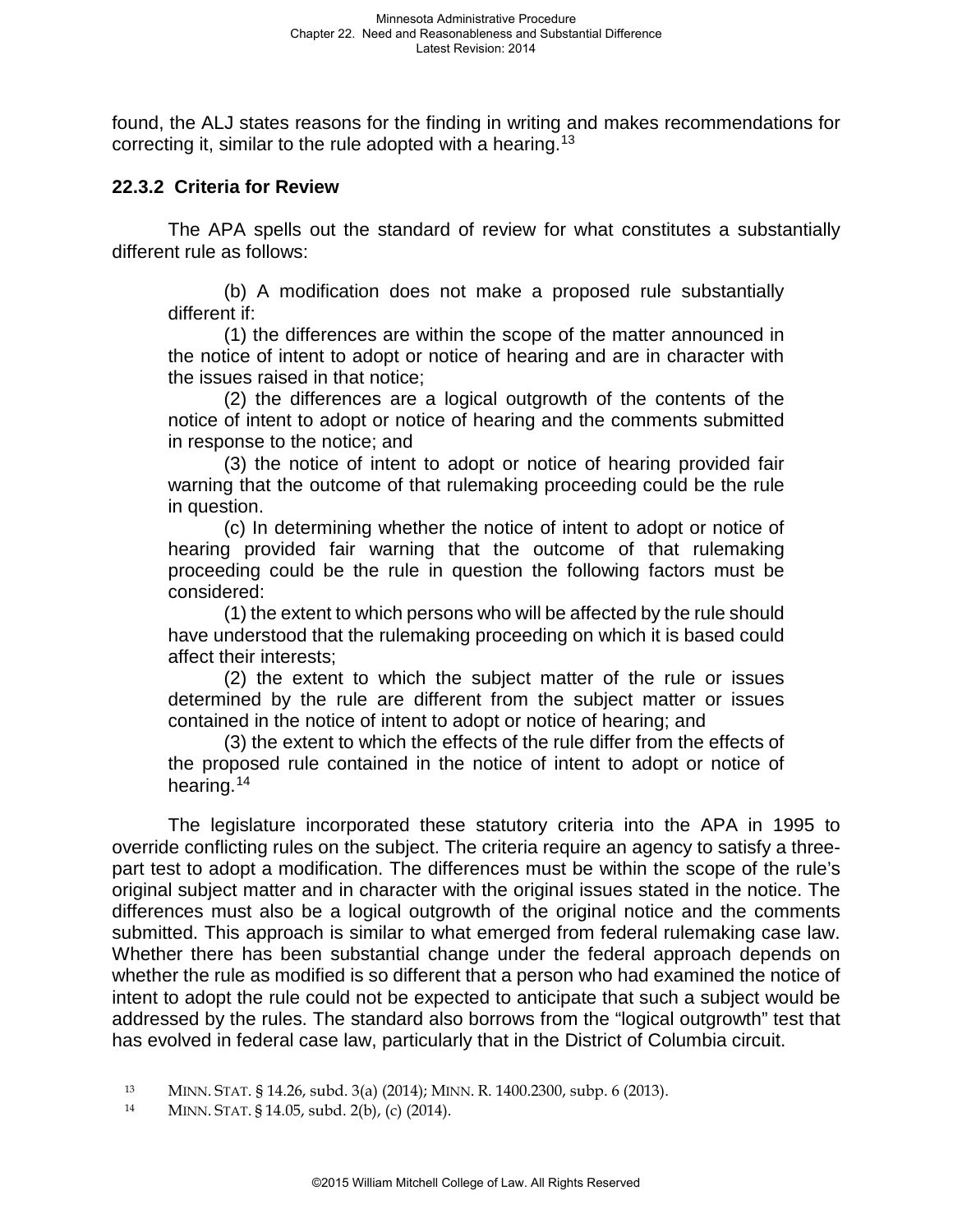The analysis set out in the federal cases is that the purpose of giving the public a chance to comment on proposed rules is to facilitate change in the proposed rules that will improve them.<sup>15</sup> Where the change between the proposed and finally adopted rule is important, the District of Columbia circuit has said that the question for the court is whether the final rule is a "logical outgrowth" of the rule originally proposed.<sup>[16](#page-2-1)</sup> In the final analysis, whether the final rule is a logical outgrowth of that proposed and whether, therefore, the original rulemaking notice was sufficient will depend on the facts of the case and how well the notice given serves the policies underlying the notice requirement.<sup>[17](#page-2-2)</sup> These policies follow three principles. First, rulemaking is improved by exposing proposed regulations to diverse public comment. Second, an opportunity to be heard is required as a matter of fairness to affected parties. Third, the quality of judicial review is enhanced by giving the public an opportunity to place evidence in the record objecting to the rule.<sup>[18](#page-2-3)</sup>

The third prong of the APA test for substantial difference is whether the original notice provided fair warning that the modified rule might result. In making this determination, the ALJ is directed to consider three factors: 1) the extent to which affected persons would have understood that their interests could be affected, 2) the extent the subject matter or issues are different, and 3) the extent to which the effects of the rule differ.<sup>19</sup> These three factors make up the substantial difference test stated in the 2010 Revised Model State Administrative Procedure Act.<sup>[20](#page-2-5)</sup> In the Minnesota APA the factors are to be considered in interpreting one of three statutory tests. The use of the language "the extent to which" in the three factors seems to imply a flexible rather than a rigid interpretation of the "fair warning" criteria.

In considering the difference in subject matter as a factor, the standard incorporates the "same subject" concept. This concept, often described in terms similar to the logical outgrowth test that developed from federal case law, finds its origins in the case law and statutes of other states.[21](#page-2-6) In *City of Morton v. Minnesota Pollution Control Agency*, [22](#page-2-7) the court of appeals noted its earlier statement in *Minnesota Association of* 

<span id="page-2-0"></span><sup>15</sup> *See* Am. Fed'n of Labor v. Donovan, 757 F.2d 330, 338 (D.C. Cir. 1985); Trans-Pac. Freight Conference v. Fed. Mar. Comm'n, 650 F.2d 1235, 1249 (D.C. Cir. 1980).

<span id="page-2-1"></span><sup>16</sup> *Am. Fed'n of Labor*, 757 F.2d at 338; Chocolate Mfrs. Ass'n of U.S. v. Block, 755 F.2d 1098, 1105 (4th Cir. 1985); United Steelworkers of Am. v. Marshall, 647 F.2d 1189, 1221 (D.C. Cir. 1980); S. Terminal Corp. v. E.P.A., 504 F.2d 646, 659 (1st Cir. 1974). 17 *Chocolate Mfrs. Ass'n of U.S.*, 755 F.2d at 1105; Small Refiner Lead Phase-Down Task Force v. E.P.A.,

<span id="page-2-2"></span>705 F.2d 506, 547 (D.C. Cir. 1983). 18 *Small Refiner Lead Phase-Down Task Force*, 705 F.2d at 547.

<span id="page-2-5"></span><span id="page-2-4"></span><span id="page-2-3"></span>19 MINN. STAT. § 14.05, subd. 2(c) (2014).<br><sup>20</sup> REVISED MODEL STATE ADMIN. PROCEDURES ACT § 308 (2010) ("An agency may not adopt a rule that differs from the rule proposed in the notice of proposed rulemaking unless the final rule is a logical outgrowth of the rule proposed in the noticed."). The comment to this provision of the Model Act indicates that the Minnesota law was its inspiration.

<span id="page-2-6"></span><sup>21</sup> *See, e.g.*, ALASKA STAT. § 44.62.200(b) (Supp. 2014); Chevron U.S.A. v. LeResche, 663 P.2d 923, 929 (Ala. 1983); W. Oil & Gas Ass'n v. Air Resource Bd., 37 Cal. 3d 502, 526-27, 691 P.2d 606, 621, 208 Cal. Rptr. 850, 865 (1984); Bassett v. State Fish & Wildlife Comm'n, 27 Or. App. 639, 556 P.2d 1382, 1384 (1976); State Bd. of Ins. v. Deffebach, 631 S.W.2d 794, 801 (Tex. Ct. App. 1982); Am. Bankers v. Div. of Consumer Counsel, 220 Va. 773, 790-91, 263 S.E.2d 867, 877 (1980).

<span id="page-2-7"></span>22 437 N.W.2d 741 (Minn. Ct. App. 1989).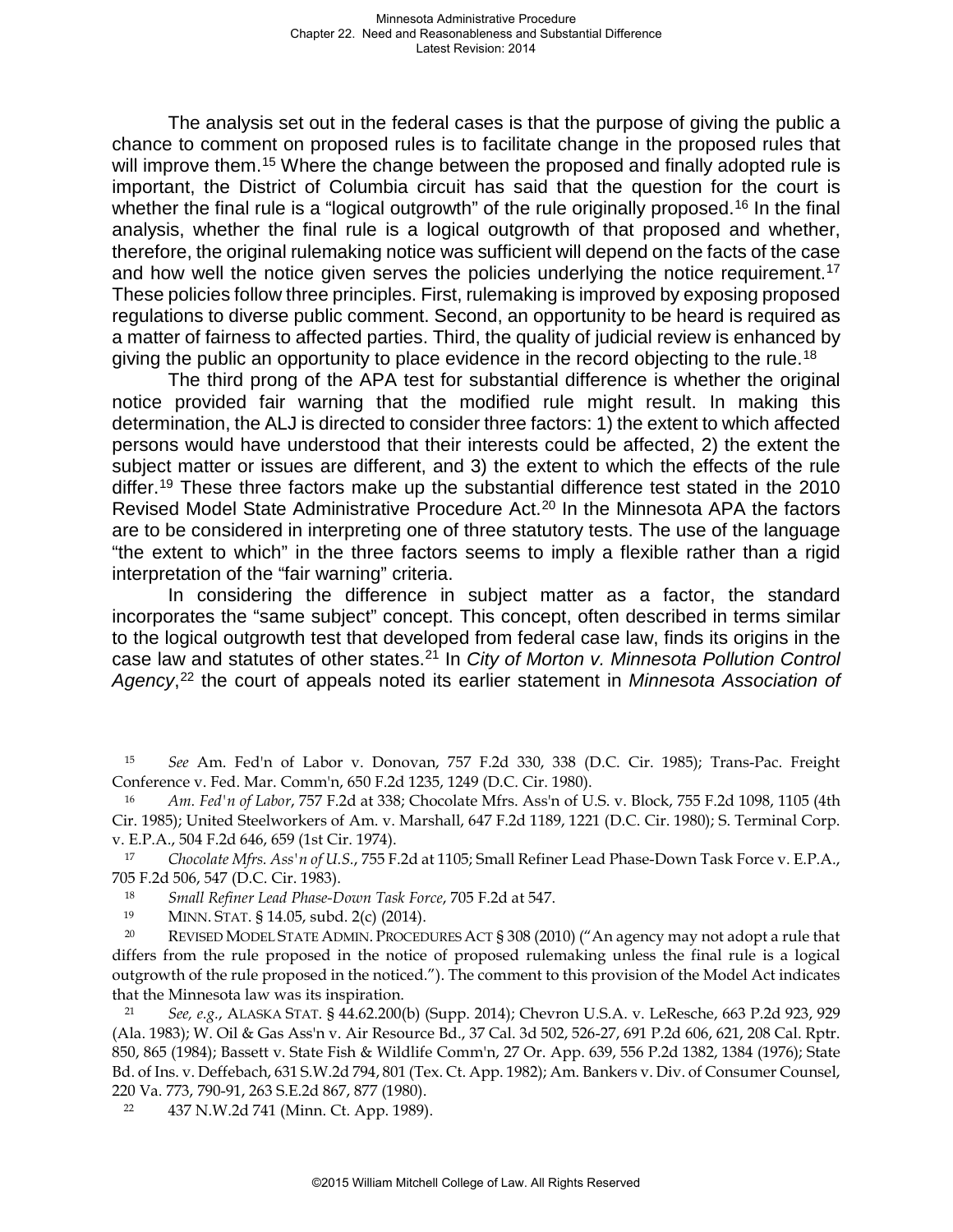*Homes for the Aging v. Department of Human Services[23](#page-3-0)* that the rulemaking procedure contemplates modification of proposed rule. In *City of Morton* the Minnesota Court of Appeals held that a rule concerning grant amendments for increased construction costs resulting from unknown site conditions in municipal waste-water treatment facility projects was not substantially changed during the rulemaking process.<sup>[24](#page-3-1)</sup> The change in the rule had been available to the public throughout the hearing yet no one submitted public comment concerning it.[25](#page-3-2) The court observed that the amended rule did not affect classes of persons not represented at the hearing and that the subject matter of both the proposed and amended rules (grant amendments) was the same.<sup>[26](#page-3-3)</sup>

The Minnesota Supreme Court discussed the issue of substantial difference in *Minnesota League of Credit Unions v. Minnesota Department of Commerce.[27](#page-3-4)* It determined that the Department of Commerce's adoption of the ALJ's recommended changes to a rule part was not a substantial change, but rather narrowed and clarified the original proposed rules. The court stated that both the proposed rule and the adopted version accomplished the same goal. The court also noted that petitioners' counsel submitted several memoranda of law voicing all arguments raised in the matter before the record closed. This submission demonstrated that the petitioners were reasonably able to comment on the subject matter of the proposed rules, which was not fundamentally different in effect from the adopted rule.

The Minnesota Court of Appeals found that adding criteria for a waiver was not a substantial change. The court observed that the rulemaking procedures expressly contemplate modifications of proposed rules and, therefore, not all parts of the final rule need to have been discussed in the SONAR.<sup>[28](#page-3-5)</sup>

## **22.3.3 Adopting a Substantially Different Rule**

In 1995, the legislature directed OAH to adopt a rule that provides an expedited procedure for adopting rules found to be substantially different by the chief ALJ.[29](#page-3-6) The OAH rule states that an agency may adopt a substantially different rule if it provides adequate notice to those persons or groups involved in the rule proceeding. The agency must mail each person or group that made a written or oral comment during the rule proceeding or registered at the rule hearing a copy of the substantially different rule, a statement that tells the person or group that: (1) the chief judge found the rule to be substantially different, (2) explains the agency's reasons for modifying the rule, (3) tells

- <span id="page-3-0"></span>23 385 N.W.2d 65, 68 (Minn. Ct. App. 1989).
- 24 437 N.W.2d at 746-48.
- 25 *Id.* at 745.
- 26 *Id.* at 747-48.
- 

<span id="page-3-5"></span><span id="page-3-4"></span><span id="page-3-3"></span><span id="page-3-2"></span><span id="page-3-1"></span><sup>27</sup> 486 N.W.2d 399, 407 (Minn. 1992). 28 *Minnesota Ass'n of Homes for the Aging*, 385 N.W.2d at 68-69; s*ee also* Minn. Chamber of Commerce v. Minn. Pollution Control Agency, 469 N.W.2d 100, 106 (Minn. Ct. App. 1991) (finding change to rule part does not raise a new subject matter but, rather, restores part of the procedure followed before the proposed amendments); *City of Morton*, 437 N.W.2d at 747-48 (the MPCA's revision of a proposed rule for a water waste treatment facility did not constitute substantial change).

<span id="page-3-6"></span> 29 1995 MINN. LAWS, ch. 233, art. 2, § 31, at 2104 (amending MINN. STAT. § 14.51); *see* MINN. STAT. § 14.51 (2014).